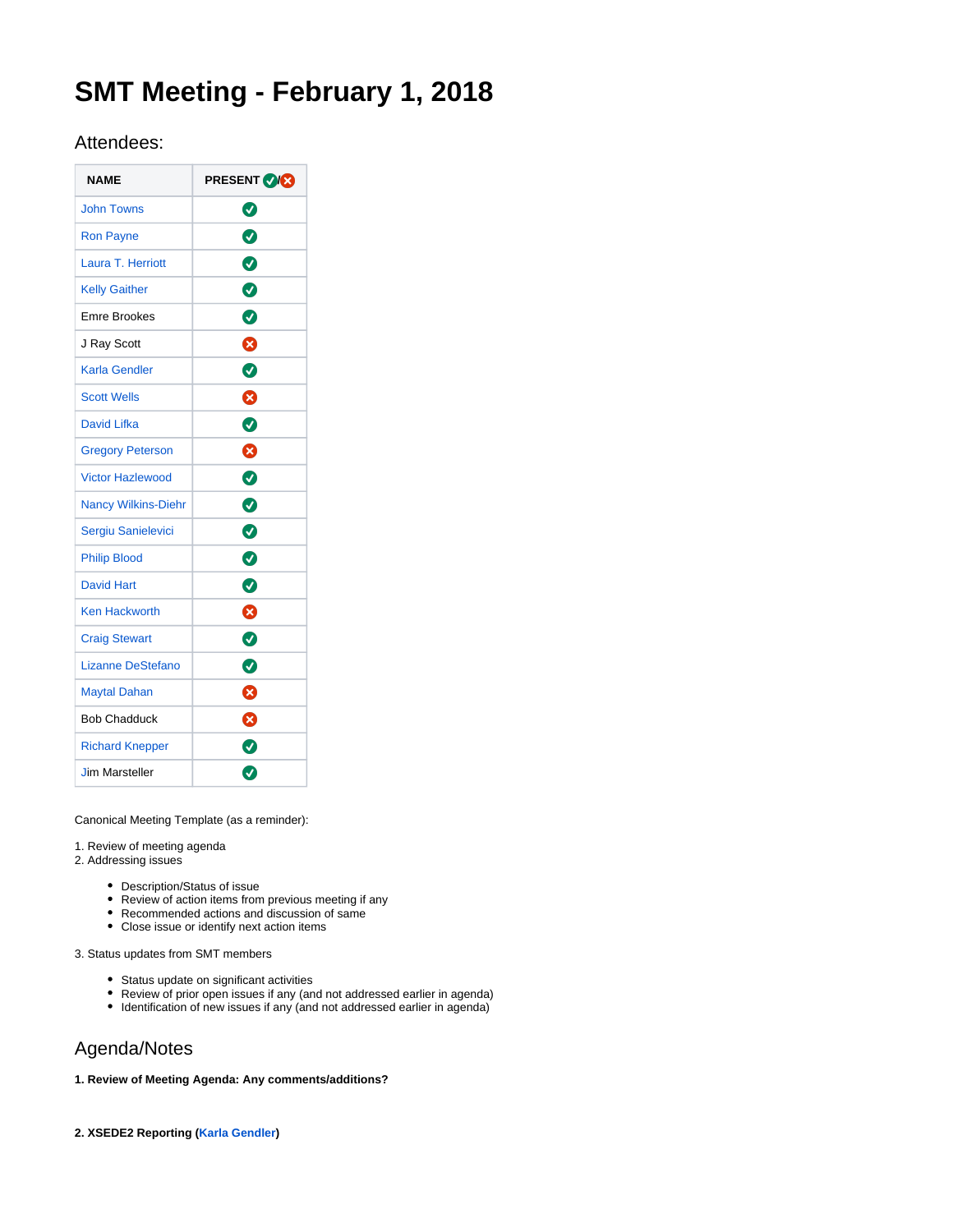# Previously:

- Previous discussion archived: [SMT Meeting January 4, 2018](https://confluence.xsede.org/display/XT/SMT+Meeting+-+January+4%2C+2018)
- (1/4) Karla end of January is the end of a quarter. February 1st begins IPR5 and due 2/15. Then will move into PY8 Planning through the Quarterly Meeting draft due to XAB 4/10 (meet 4/17). Starting May write RY2 annual report
- (1/18) Karla IPR5 is coming up and due 2/15 to NSF. Monday 1/22 email will go out, so work with your area PM. Risk review also underway, see email from Kandace. Planning will begin immediately after reporting. Will write mid-year review panel response document as well. (1/18) John - Bob hopes to get us the document by 1/19; might be good to get that done early to prevent overlap

# Discussion:

(2/1) Karla - IPR 5 begins today, work with your PM. 100% of risks reviewed. PY8 planning email coming soon.

# Decisions:

• note

# Actions:

Maytal requested a Quarterly Leadership Radar identifying major project level activities, new tools/functionality released, etc. - Ron to proposal options to serve the need

# **3. XSEDE2 Mid-Year Review [\(John Towns\)](https://confluence.xsede.org/display/~jtowns)**

### Previously:

- (1/8) John Jan 11-12 in Alexandria
- Observe review as first with Bob Chadduck
- Assign owner of 3 discussion topic areas ACTION Laura move to wiki
	- Onboarding Nancy
	- Cybersecurity Adam; other operational topics Greg
	- KPIs and Metrics review Ron introduction and overview of process; driven by evaluation processes Lizanne
- One more SMT on 11/9, then Thanksgiving, then Quarterly, then holidays
- Small group meeting with John (Laura requested from Amber)
- Present metrics review findings at the December review and then transition during at PY8
- Dave L collecting metrics immediately to see if they collect what we want them to
- (11/9) John: Bob C. has asked for more information on split-funded staff members (staff partially funded by and XSEDE and other externally funded projects). Objective is to show the benifet of sharing knowledge to and from XSEDE. This will be shared during the mid-year review in Jan. and then in more detail during the June panel review.
- (12/20) On-site names sent to NSF for security preparation; Per Bob, we should allow additional time to get through security. There are instances of it taking one hour to get through security with a pre-scheduled appointment.
- (12/20) wiki is updated with latest agenda from NSF and dry-run schedule
- (12/20) we expect to receive the names of the panel members as well as the remote coordinates, sometime during the first week in Jan.; Panel names/bios will be posted on the wiki, remote coordinates will be sent to appropriate XSEDE staff members via email.
- (12/20) Pre-review materials, due to NSF by 1/4, to include draft of presentation slides, SP Forum letter regarding onboarding topic
- (12/21) Ron wiki updated with all information to date; as more information becomes available it will be on the wiki. Remote coordinates will not be posted but sent to those who should tune in
- (12/21) John KPIs and metrics status before the review w/SP&E team and Bob. Slides should be ready for run-through on 1/4
- (12/21) Greg cybersecurity down to 30 minutes
- Added in schedule and finance update; took away from security and KPIs
- Target 20 minutes to talk and 10 minutes to answer questions
- Nancy down to an hour
- (1/4) Ron reviewed slides earlier today. Will have remote connectivity for the dry run on Wednesday. NSF is setting up the coordinates for the review on Thursday. Please see additional information on the wiki page. Watch for panelists next week and a logistics email later today. Draft slides due to NSF at the end of the day today.
- (1/4) ACTION for Kelly, Nancy, Dave H, and Greg–Ron sent email w/budget and execution of the 3 topical areas for your feedback • Nancy - ECSS staff on new projects
	- Dave a lot of work goes into onboarding
- (1/18) Final version of responses to Panel questions due today EOD.
- (1/25) Feedback on mid-year review
	- John thank you everyone. Gratifying yet depressing that the team can function with out me.
	- John via observation, there were a number of problems with the way the review was conducted and expressed this to Bob who did not object. These issues will be communicated formally to Bob via a letter that is expected to get to him by tomorrow.
	- John anticipating panel report by 1/18; will need timeline for completion
	- Craig glad you raised issues with Bob; glad Bob's reaction was such
	- Kelly a lot of panelists were not brought up-to-speed on project and dominated the review
	- Sergiu Bob is also new. It would have been nice to have an introduction
	- Kelly delineation between SPs and XSEDE. Before next review, turn that into graphic and hand it out ACTION Ron
	- John I thought that a few of these things reflected poorly on the project and shouldn't have because they didn't know. Bob assured me that we were in very good standing after this review
	- Dave keep the responses lightweight in the spirit of the intended review
	- John asked for clear and specific guidance on the level of response
	- Greg John, you were missed. Bad vibes from Irene on incident a year ago
	- Nancy bothered by the digital humanities comment. Ron did a great job for his first time.
	- John my style is different and managing the panel can be tricky
	- Greg managing the program officers and the panel
	- Kelly the feeling in the room was different than the questions we received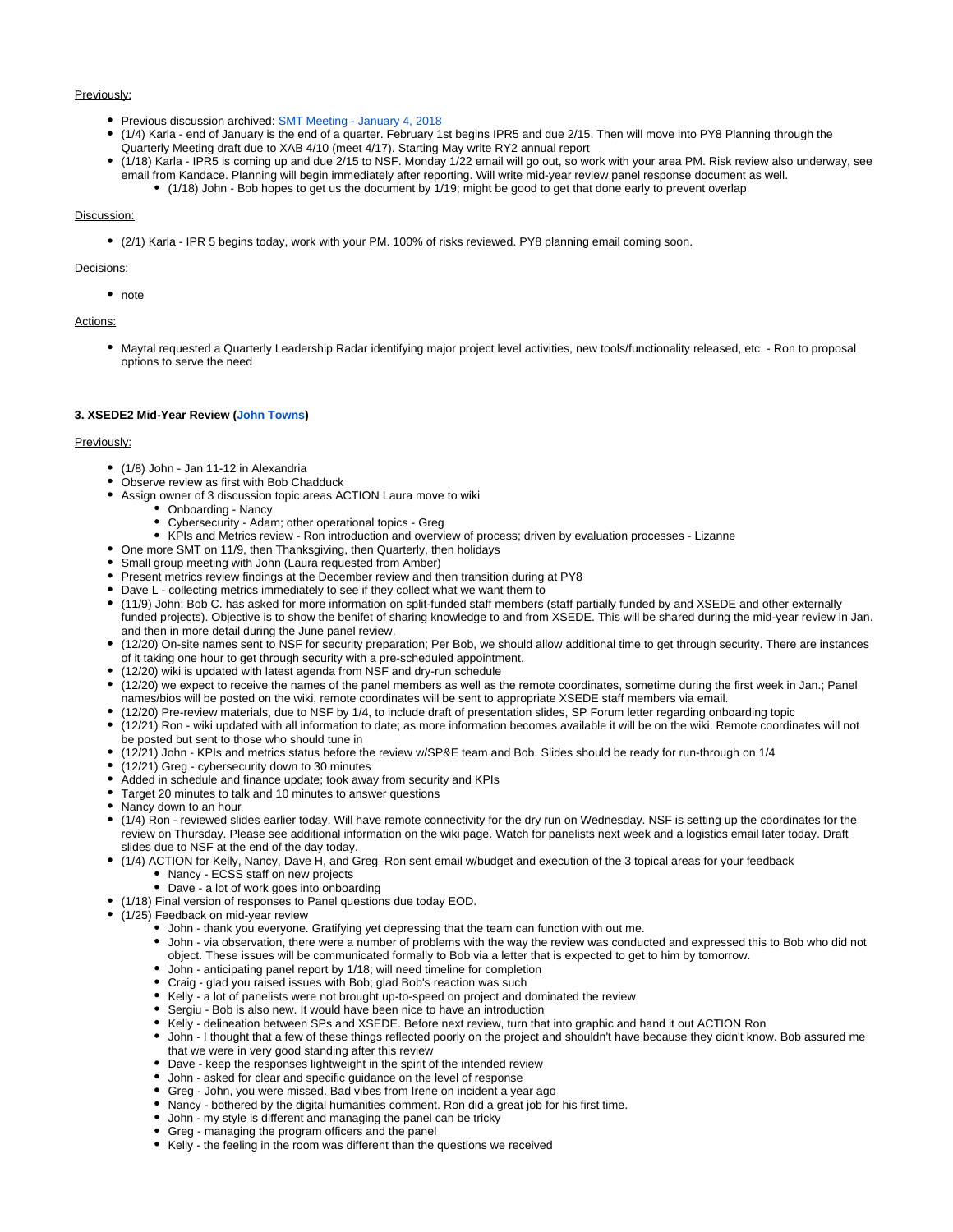# Discussion:

- (2/1) Ron sent review document. Some need to be assigned
- Trends transparently + other non-KPI topics–John to take question; could opt to say it is not a valuable use of our resources. It is also fair to say that the guidance is diametrically opposed to previous recommendations. Take your best shot at your questions and John will review and revise as needed
- Kelly they are right about the figures/charts/illustrations notion and the need for better marketing.
- John often we are asked to do better on X without any suggestion on how. ROI on responding to every element of the report is not that great
- $\bullet$  New team = user vantage point
- It is ok to say that the topic is outside the scope of this review and that we look forward to discussion during the full review
- Craig working on article for Science Node
- Going forward, assume every review is comprehensive
- Nancy "within NSF priorities" wonder if we need clarification
- Balance between talking about how resources are being used and defining who we are going to help
- How do we implement judging what is within NSF priorities
- There could be an NSF-favoring part of the algorithm in selection
- Explicitly state how everything ties back to NSF, not to change what we do but to tell the story toward the bigger NSF view. Be more judicious about what we emphasize
- Digital Humanities is outside the scope of NSF, we were given guidance to support any domain
- Reframe our work with connections to NSF
- Compare the schedule for the document against the IPR and Planning schedules
	- Karla have the panel document due after the IPR
	- John I'm willing to run the schedule as is as long as everyone else is ok
		- IPR due Thurs the 15th
		- Panel response due Friday the 16th
		- Planning begins the 12th
		- John on Jury Duty that week, so it may be TBD

# Decisions:

### Actions:

Delineation between SPs and XSEDE. Before next review, turn that into graphic and hand it out ACTION Ron

## **4. XSEDE2 Knowledge Base ([Craig Stewart](https://confluence.xsede.org/display/~stewart))**

#### Previously:

- (10/26) Sergiu What is the status of the XSEDE Knowledge base, <https://portal.xsede.org/knowledge-base>? Is it still being maintained, ensuring that all information therein is up to date and does not contradict the content of information presented by other forms of XSEDE documentation?
- (10/26) Maytal The knowledge base is managed/run by IU. It was part of XSEDE2 that no longer got funded but it was my understanding that IU wanted to continue to maintain the KB even without funding. Our contacts for IU regarding KB have traditionally been Paul Brown [padbrown@iu.](mailto:padbrown@iu.edu) [edu](mailto:padbrown@iu.edu) and Chuck Aikman [caikman@iu.edu](mailto:caikman@iu.edu) so they are the right people to talk to regarding updating of KB. We just pull the information from the KB we don't handle the detailed articles.
- (10/26) Laura Ron manages Project Documents which is a wiki page linked from the About tab on the website. Several project managers are able to load documents into IDEALS as well.
- (10/26) Sergiu ticket system and front-line interaction, users who read knowledge base articles conflicting. Missing references to XStream. Changes in XSEDE documentation and how that gets propogated to knowledgebase articles.
- (10/26) John re-affirmation that Indiana would like to do this. Don't recall this was a problem previously? Is there a process that is now broken? How was it done in the past?
- (10/26) Craig will verify that with IU team. None of that team is seeking updates. Need to change the pipeline. They used to get information by solicitation. ACTION: Craig will verify charity work on the condition that they receive information ready for KB. Create a process for contribution to KB
- (10/26) John different than the way we did it before, so need to put process into place. Could be part of SP onboarding process as well. Have to isolate where information has been coming from: SP, XOC monitoring for content, others.
- (10/26) Sergiu delete articles that are no longer pertinent or out-of-date
- (11/9) Topic not discussed on call.
- (12/21) Sergiu question is whether or not the team at IU wish to continue service and if they are what is the mechanism. Reminded Craig of his action: Craig will verify charity work on the condition that they receive information ready for KB. Create a process for contribution to KB. Need to understand the scope of it to keep it managemeble; define who then should be involved
- (1/4) will await responses from either Craig or Sergiu
- (1/18) Sergiu should remove obsolete pages; determine if they continue and establish a pipeline through XSEDE; ACTION Ron follow up with Craig
- (1/31) Sergiu For CEE, Susan Lindsey commented:

"I don't have edit privileges to the KB either, and can't correct or update any information. Sergiu and Craig, can you let me know what is being planned for the KB? As of now, we have stale information being presented to the user with no way to correct it. We are starting to get more and more tickets asking about discrepancies between information reported on the website/portal contradicting KB pages.

Craig responded with a proposal I believe he wishes to discuss with the SMT (John was cc'ed):

There are as we look forward two options:

I could get someone to do at least a fair job, maybe a good job, maintaining KB content (keeping content up to date, adding new content) with 0.25 FTE. So figure \$37,500-ish for 0.25 of a person – salary, benefits, F&A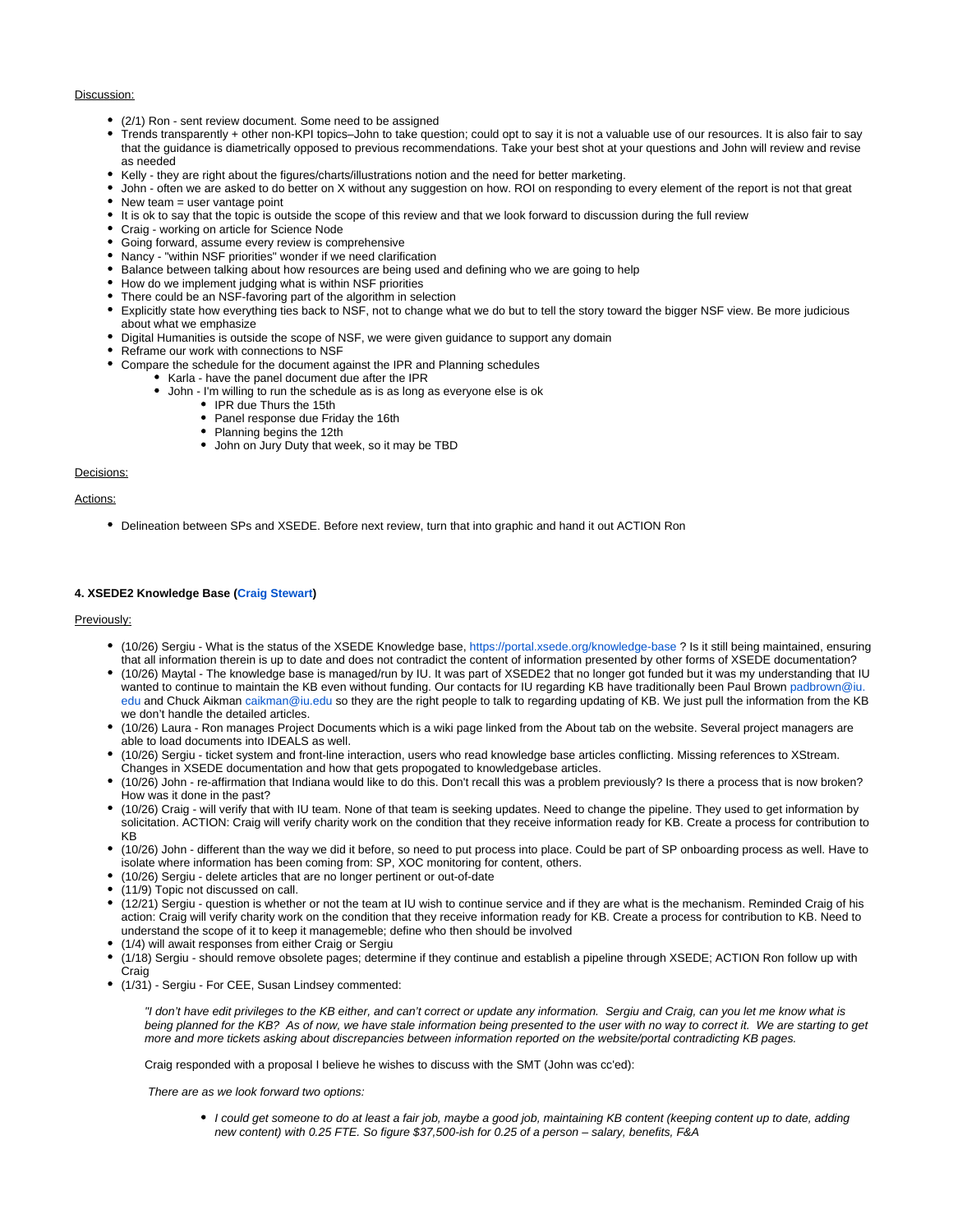The other option is to eliminate use of the KB. (People outside IU don't get edit rights, and for no other entity do we even offer usage of the system for free as XSEDE is now receiving)

 I would be happy to – and could quickly – write a PCR to propose refunding this activity. Personally I think the question of the value of the KB – which people were ambivalent about – has been settled by the discussion of the content being not up to date. If people weren't using it, no one would notice.

Should I proceed in writing up a PCR?"

# Discussion:

- (2/1) Craig get someone who is a good writer .25 to .50 to restore the KB as an excellent resource, reporting to me to work together on. Or could turn it off.
- J Ray could be a topic on UREP for an environmental impact statement of support
- Dave H where would the money come from? PCR would have to take money from someplace else. I would be disinclined to fund because there is a no-cost solution
- Nancy User Engagement? PIF? Hit statistics compared to regular documentation; could content be duplicated?
- John it comes back to the SMT one way or the other. What would the consequences be to shut it off?

#### Decisions:

# Actions:

- For the KB there are two rational options going forward:
	- Option 1: Pay for a person to update information, seek information proactively, and edit/ monitor content at a total cost (direct and indirect expenses) estimated at \$37,500 per year, with person reporting directly to Stewart at IU
	- Option 2: Eliminate use of the KB
	- Hopefully the unhappiness with lack of updates indicates the value of the KB; Stewart can prepare a PCR by the end of the day Monday next week, given a statement of interest of receiving a request

#### **5. New XSEDE KPI Set [\(Lizanne DeStefano](https://confluence.xsede.org/display/~destefan) / [Ron Payne](https://confluence.xsede.org/display/~rpayne))**

#### Previously:

- Last SMT review (Dec. 2017) resulted in follow-up items that needed to be addressed prior to approving the new KPI set
- (1/18) All open action items from Quarterly meeting review have been addressed and closed.
- (1/18) Discussion about approving new KPI set
- (1/25) Karla please send KPI set for review

## Discussion:

- (2/1) Ron have gotten some feedback on final KPI set
- Lizanne sustained user definition from Dave, chose the one that was most consistent.
- Dave sustained user definition thin
- Sergiu drop ECSS from this. Usage vs. users on portal. We are measuring who is using resources not portal
- John user of XSEDE services often don't use a compute resource
- Karla CEE is based on a portal account, ECSS is based on allocation. User on each case is defined differently. You can have a portal ID and not have a project or allocation. ECSS or NIP is looking at allocation usage. Number of new users and sustained users taken a step further. Sustained user = at least 10% usage on an allocation on a machine
- Lizanne all sustained users is a project-wide metric
- John suggestion to use different terminology to avoid confusion
- Lizanne use the 10% metric as an L2 metric
- Sergiu if the project-wide metric is for portal only, then you are set
- Phil wording of non-traditional disciplines. Running jobs via an allocation vs. portal usage
- Karla CEE and ECSS are separate, the issue is...line 3 and line 12–when you go into the description and definition, NIP on line 12–the portal isn't how NIP defines a user
- Lizanne in some areas, allocation is a good indicator of usage. Some users of XSEDE do not have an allocation. Having 2 definitions was confusion. All of those engage compared to those who come back
- Karla 2 NIP ones using the same definition of a user that is different
- Lizanne then perhaps we need to use different terminology as John suggests
- Sergiu how many portal users were from certain domains
- John consistent with the broader definition of user. ECSS has defined user differently. If we want to use a broader definition, they may have an alternate metric called, Allocation Users, for example. Not segmenting user community. If the primary owner is CEE, it does induce an L2 KPI for ECSS or a pair of them
- Karla Implemented in RY3 in May
- Nancy remove the non-traditional
- Dave the definition of sustained is to create an account and do something in another reporting period...very low bar. Propose to having activities after creation
- Lizanne CEE and training want a definition that captures many of their users. Could take out the registration piece, need to take this back to CEE. Allocations vs. usage is very different